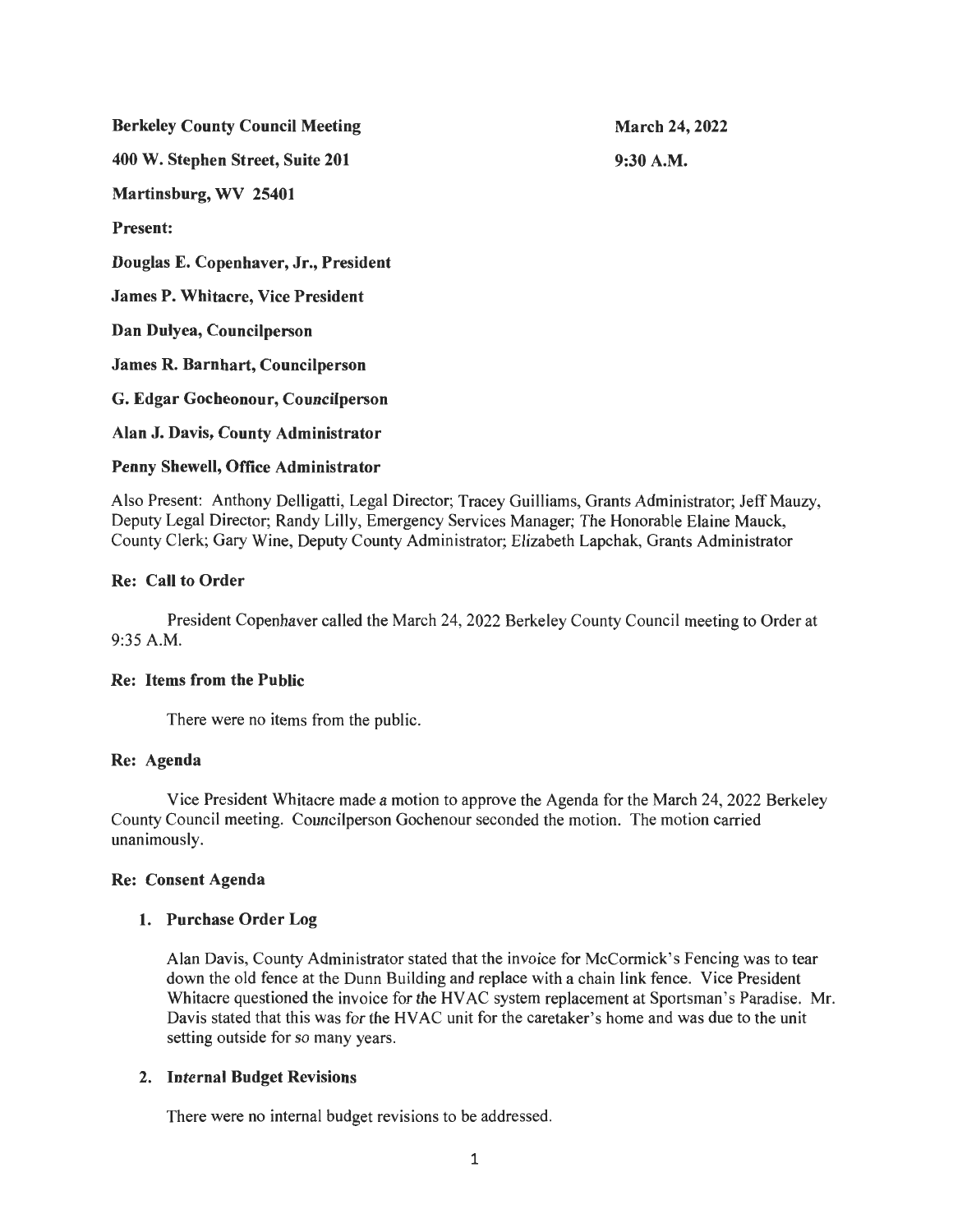### 3. Changes in Status

President Copenhaver stated that a new hire recommendations were received from Jen Swisher, 9-1-1 Director for Rodina Miller, Heather Grandstaff, Destiny Howell, Megan Pantalena and Jason Neely as Telecommunicators effective April 11, 2022 with annual salaries of \$40,310.

President Copenhaver stated that a change in status was received from Tim Czaja, Community Corrections Director for William Carpenter to go from Recovery Technician to SBRIT Case Manager for the RRC effective March 28, 2022 with an annual salary increase from \$37,509 to \$44,066.

### 4. Approval of Minutes

There were no changes to the March 3 or March 10, 2022 Berkeley County Council meeting minutes.

# 5. Council Calendar

President Copenhaver reviewed the Council calendar for the month of March.

Mr. Davis stated that the approval for the Levy was received from the State Auditor's Office and questioned if the Council wanted to schedule an afternoon to discuss supplemental funding.

### 6. Board and Commission Calendar

President Copenhaver reviewed the Board and Commission calendar for the month of March.

### Re: Consent Agenda Approval

Vice President Whitacre made a motion to approve the Consent Agenda for the March 24, 2022 Berkeley County Council meeting. Councilperson Dulyea seconded the motion. The motion carried unanimously.

# Re: Correction of Assessment Logs, Apportionment of Assessment Logs, Deconsolidation and Consolidation of Properties Applications - Assessor's Office

There were no items presented from the Assessor's Office.

### Re: Board Meeting Reports

Councilperson Barnhart reported that he attended the LGAC meeting which was held in person and via Zoom where they discussed the Department of Defense funding opportunities. He also reported that he attended the Health Department board meeting stating that COVID was down 90%. He also reported that the Health Department still doesn't have a nurse.

Councilperson Dulyea reported that he attended the Main Street Martinsburg meeting where they discussed upcoming events. He also stated that the St. Patrick's Day event was the biggest event ever held. Councilperson Dulyea stated that he was unable to attend the Senior Center board meeting, but did report that the board voted to give Amy Orndoff a 10% increase.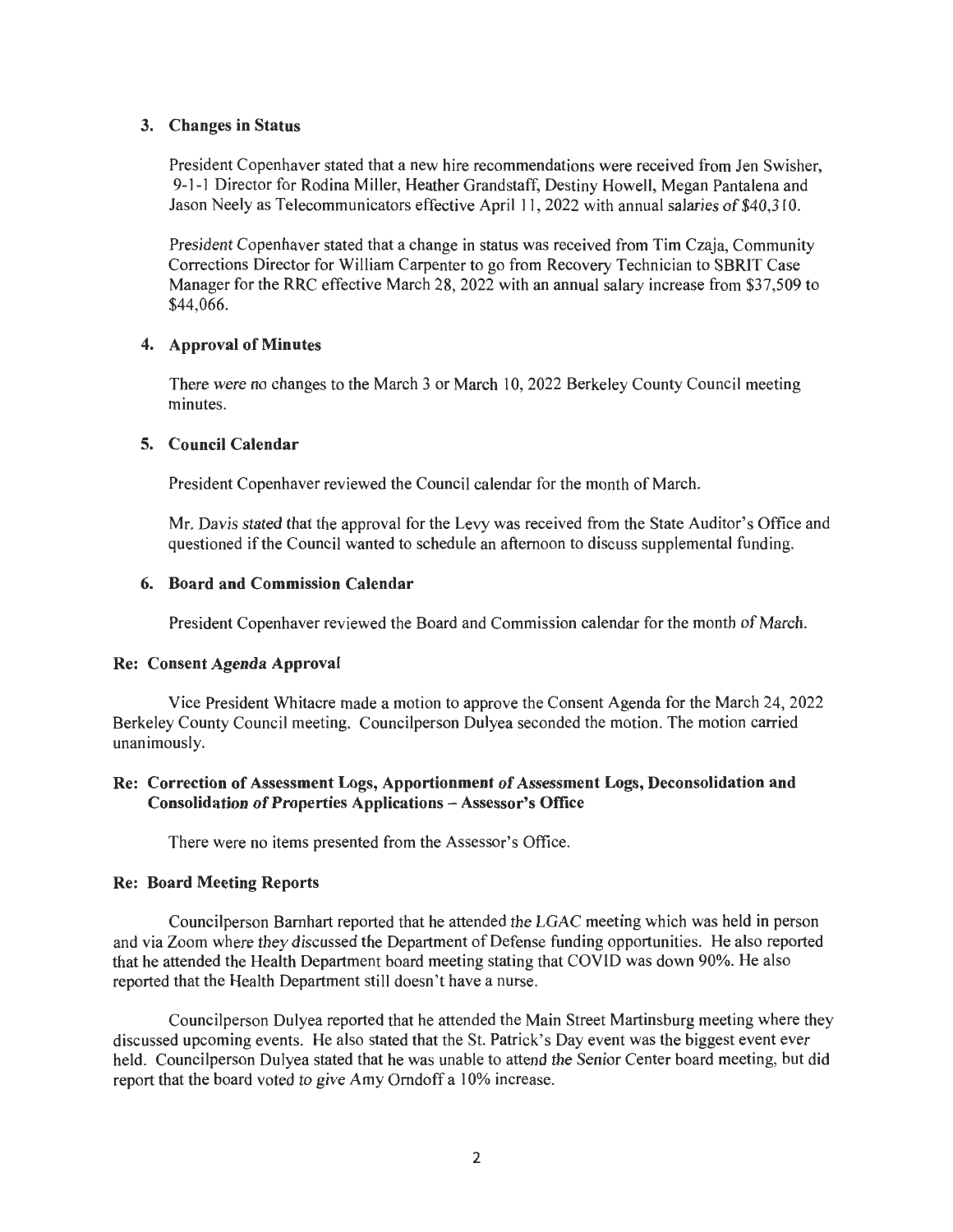Vice President Whitacre reported that he was unable to attend any meetings as he was out of town.

Councilperson Gochenour reported that he attended the Planning Commission meeting where six (6) public hearings were held. He stated that he was unable to attend the Sewer District board meeting. Councilperson Gochenour stated that he attended the dinner where Bill Stubblefield was recognized by the Boy Scouts.

President Copenhaver reported that he had no meetings.

#### Re: Board and Commission Vacancies

Vice President Whitacre made a motion to appoint Chip Leatherman to the Airport Authority for a full term. Councilperson Gochenour seconded the motion. The motion carried unanimously.

#### Re: Bid Opening- RFP Comprehensive HV AC Utility Management Service Agreement

Alan Davis, County Administrator reviewed the RFP for the HV AC Utility Management Service Agreement. He stated that the RFP had been posted on the county web site and advertised in the Journal with the Certification of Publication present in the read ahead and the bid file. He stated that two (2) contractors attended the mandatory pre-bid conference. Gary Wine, Deputy County Administrator stated that we were on the end of a five (5) year contract for service on the HVAC Agreement.

At 10:00 A.M. President Copenhaver opened the sealed bids as follows:

| Bid#                 | $^{\vee}$ endor                                                       | <b>Bid Total</b> |
|----------------------|-----------------------------------------------------------------------|------------------|
| $Bid \# 1$<br>------ | 'olang<br>_______<br>and the control of the control of the control of | 150.80<br>______ |

# Re: Tracey Guilliams, Grants Administrator Matthew Umstead, Director Policies & Strategic Planning WV Culture & Capital Resources Grant Order Establishing Berkeley County Museum Commission

Tracey Guilliams, Grants Administrator and Matthew Umstead, Director, Policies & Strategic Planning appeared before the Council and reviewed the WV Culture & Capital Resources Grant. Mrs. Guilliams stated that they would like to apply for grant funding through the grant for the roof replacement at 110 W. King Street and to make the building ADA accessible for a public museum for a funding amount of \$350,000 which would require a 50% match of \$175,000.

Councilperson Gochenour made a motion to move forward with the grant application in the amount of \$350,000 with a 50% match of \$175,000. Councilperson Barnhart seconded the motion. The motion carried unanimously.

Councilperson Gochenour made a motion to adopt the Oder establishing the Berkeley County Museum Commission. Councilperson Barnhart seconded the motion. The motion carried unanimously.

### Re: Nancy Strine, CDBG & Home Administrator, City of Martinsburg Public Hearing FY2022 Home Investment Partnership Program

Alan Davis, County Administrator stated that the Public Hearing was advertised in the Journal with the Certification of Publication present in the read ahead.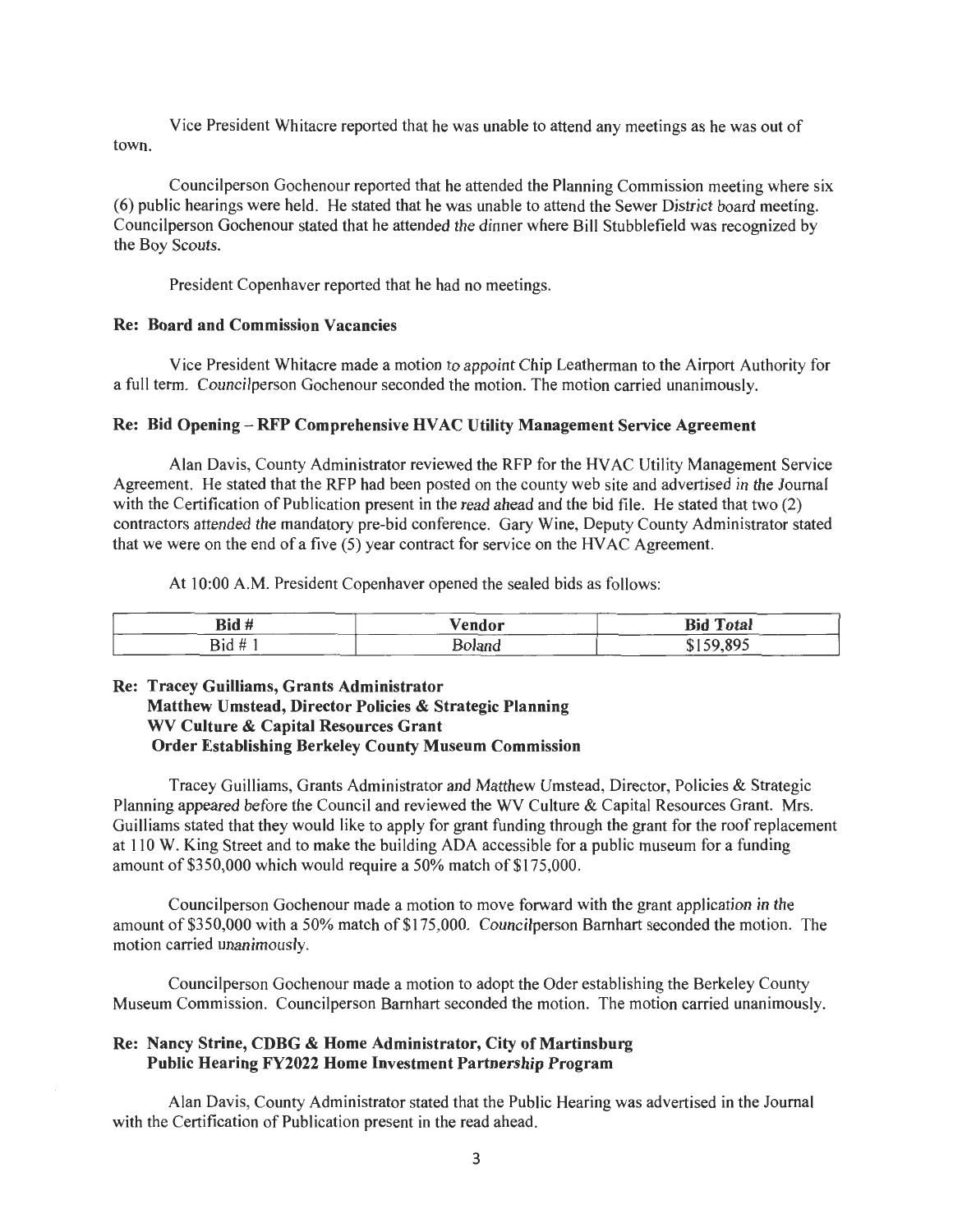Councilperson Barnhart made a motion to open the public hearing for the FY2022 Home Investment Partnership Program. Vice President Whitacre seconded the motion. The motion carried unanimously.

Nancy Strine, CDBG & Home Administrator, City of Martinsburg appeared before the Council and reviewed the assistance of the first time home buyers for Berkeley, Jefferson and Morgan counties and also reviewed the average cost per homes and the amount of monies given to home buyers in each county.

Vice President Whitacre made a motion to close the public hearing. Councilperson Gochenour seconded the motion. The motion carried unanimously.

### Re: Nancy Strine CDBG & Home Administrator, City of Martinsburg Resolution FY2022 Home Investment Partnership Program

Mrs. Strine presented the Resolution for the FY2022 Home Investment Partnership Program.

Councilperson Dulyea made a motion to approve the Resolution for the FY2022 Home Investment Partnership Program. Councilperson Barnhart seconded the motion. The motion carried unanimously.

# Re: Board and Commission Interview James Marshall, III - Candidate - BC Emergency Ambulance Authority

James Marshall, IlI appeared before the Council to be interviewed as a candidate for the Berkeley County Emergency Ambulance Authority.

## Re: Jeff Mauzy, Deputy Legal Director Orders-Board of Review & Equalization 2022

The Council requested to reschedule these until next week.

### Re: Randy Lilly, Director, Emergency Management Acquisition of Mass Casualty Unit

Randy Lilly, Director, Emergency Management along with Brian Costello, Director, Berkeley County Emergency Ambulance Authority appeared before the Council and stated that the county will be taking ownership of the mass casualty unit from the BCEAA with zero cost as the county is already maintaining it.

The consensus of the Council was to take on the responsibility of the mass casualty unit from the BCEAA by unanimous consent.